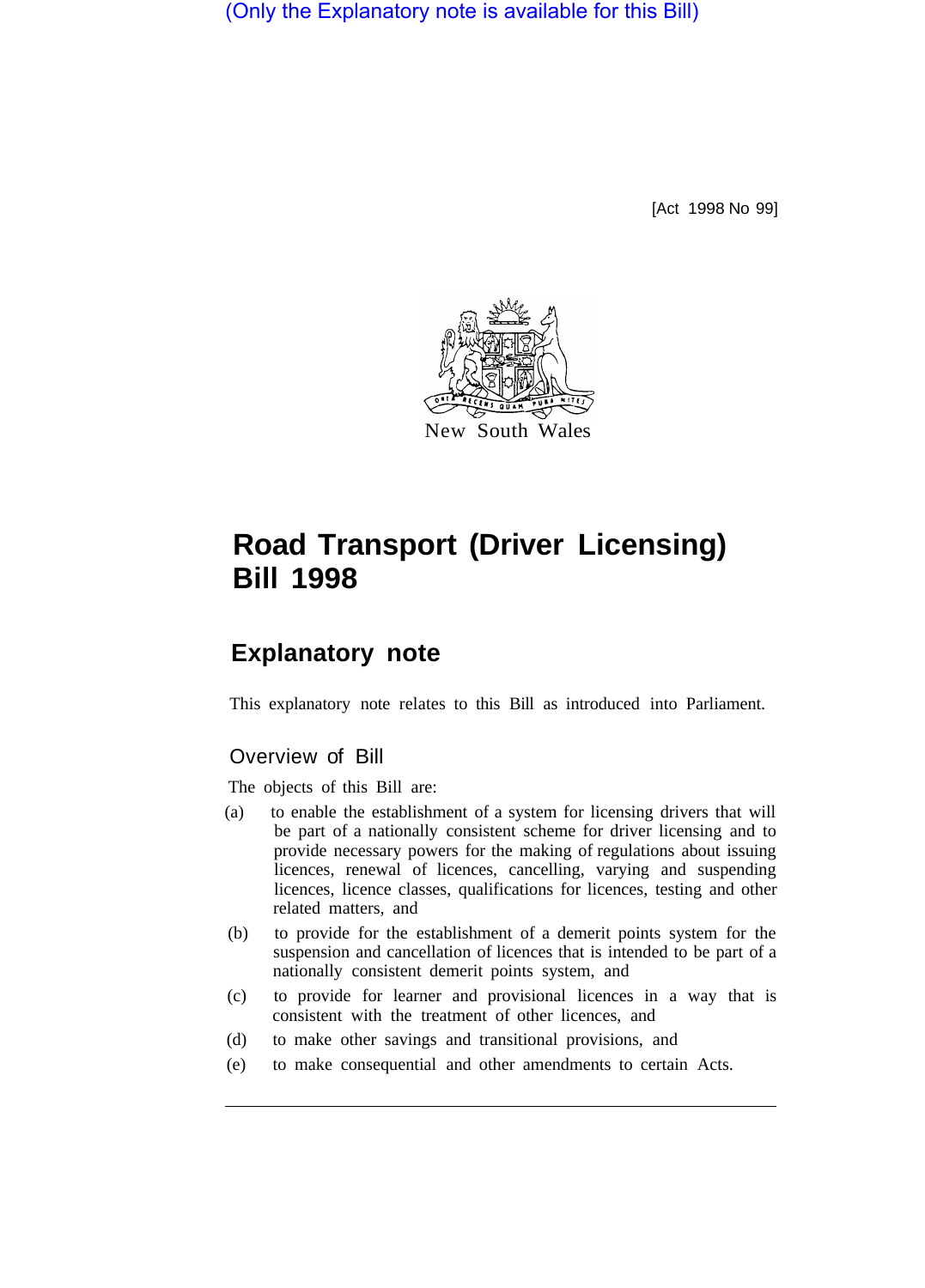Explanatory note

The provisions of the proposed Act reflect, with some variations and additions, the Primary Principles relating to driver licensing laws prepared by the National Road Transport Commission of the Commonwealth after consultation with the States and Territories, as part of the national road transport reforrn process.

### **Part 1 Preliminary**

**Clause 1** sets out the name (also called the short title) of the proposed Act.

**Clause 2** provides for the commencement of the proposed Act on a day or days to be appointed by proclamation.

**Clause 3** sets out the objects of the proposed Act. These include the establishment of a driver licensing scheme as part of a uniform national approach to driver licensing. the definition of responsibilities with respect to driver licensing. the provision of a means of identifying persons as licensed drivers. the provision of a means of enforcing road safety standards and other objects related to driver licensing and its purposes. Additional matters include the testing of drivers and provision for competency based assessment schemes.

**Clause 4** provides that expressions used in the proposed Act have the meanings set out in the Dictionary at the end of the proposed Act.

**Clause 5** applies the *Acts Interpretation Act 1901* of the Commonwealth to the proposed Act.

**Clause 6** provides that the proposed Act binds the Crown but provides that the Crown will not be liable to be prosecuted for an offence.

**Clause 7** provides that notes included in the proposed Act do not form part of the proposed Act.

#### **Part 2 Driver licensing system**

#### **Division 1 Functions of Authority generally**

**Clause 8** sets out the principal functions of the Roads and Traffic Authority (the *Authority)* under the proposed Act. They are to administer the driver licensing system. to maintain a driver licence register. to maintain a demerit points register. to provide information and to exercise such other functions as are conferred by or under the proposed Act.

Explanatory note page 2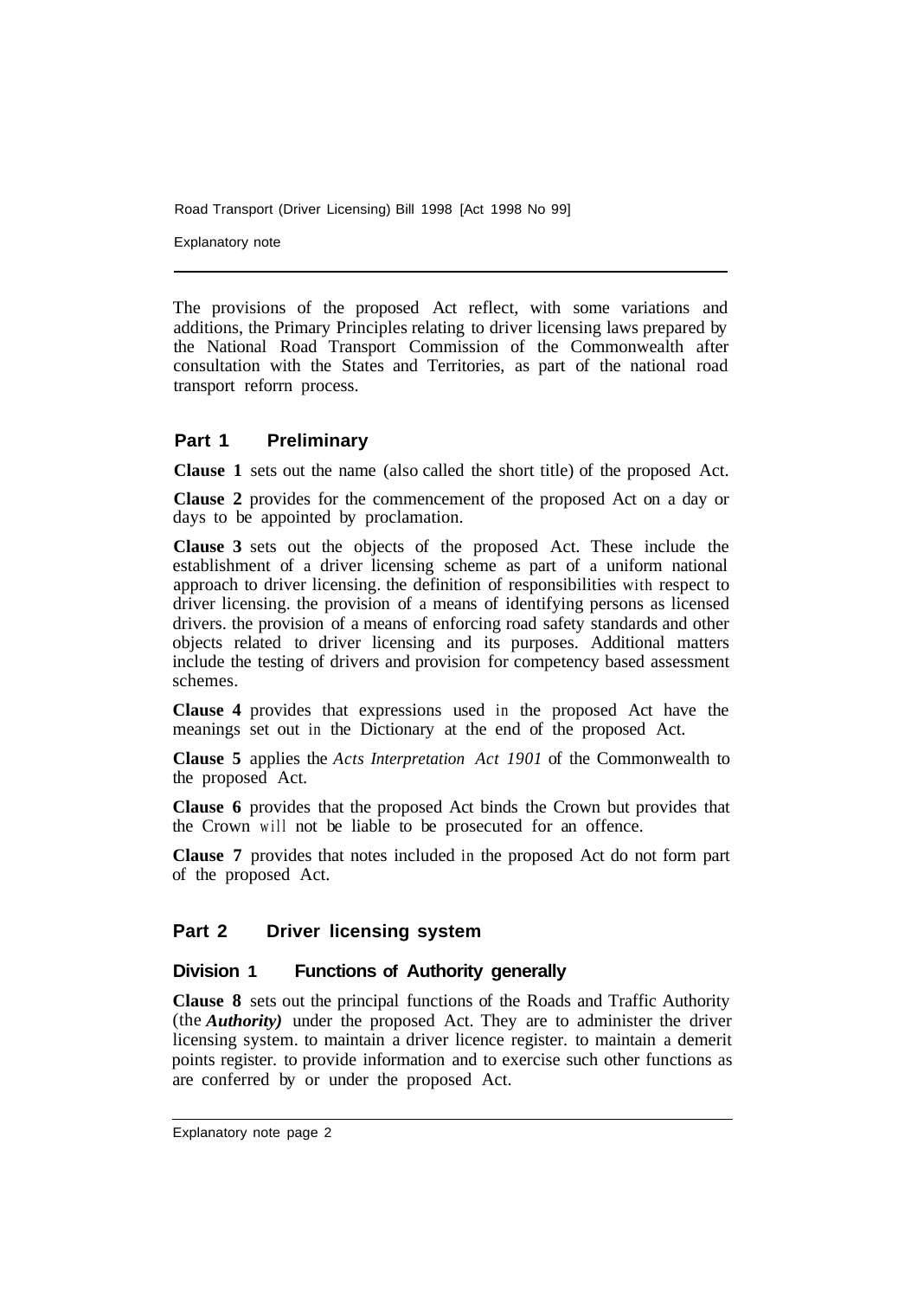Explanatory note

**Clause 9** prohibits the Authority from issuing a driver licence unless it is satisfied that a person is a resident of this State, is eligible for a licence and has surrendered any licence issued elsewhere in Australia or overseas. A licence will not be able to be renewed if a person no longer resides within this State.

**Clause 10** gives the Authority power to fix fees for services provided by the Authority in connection with the licensing of drivers and other matters.

**Clause 11** provides for the recognition of driver licences issued by other States or Territories and for information about offences. incurring demerit points. that are committed by drivers licensed in other States or Territories to be given to the relevant driver licensing authority by the Authority. The Authority must also take the same action, if it receives information about offences committed in other jurisdictions by drivers licenced in this State. as it would have taken if the offences had been committed in this State.

**Clause 12** prevents the Authority from releasing information contained in any driver licence register maintained by it or the demerit points register that is of a personal nature or has commercial sensitivity except as provided by the regulations or under another law.

**Clause 13** confers on the Authority power to delegate its functions under the proposed Act.

### **Division 2 Demerit points system**

**Clause 14** sets out the Authority's obligations to maintain a demerit points register and to record the appropriate number of points against a person where an offence is committed and the relevant proceedings are completed. If a person is not licensed in Australia. any points are to be taken into account if the person subsequently applies for or obtains a driver licence in this State.

**Clause 15** enables reputations to be made prescribing offences for which offenders will incur demerit points and also enables the Authority. by notice published in the Gazette. to recognise additional offences as offences that incur demerit points for offenders and specify the points incurred for each offence. The offences may be under the law of this State or another jurisdiction. The regulations are to set out the offences that are to be included in the uniform national schedule of demerit points.

**Clause 16** sets out the consequences of incurring 12 or more demerit points within a 3 year period before an offence is committed for persons who hold licences other than provisional or learner licences. If that number of points is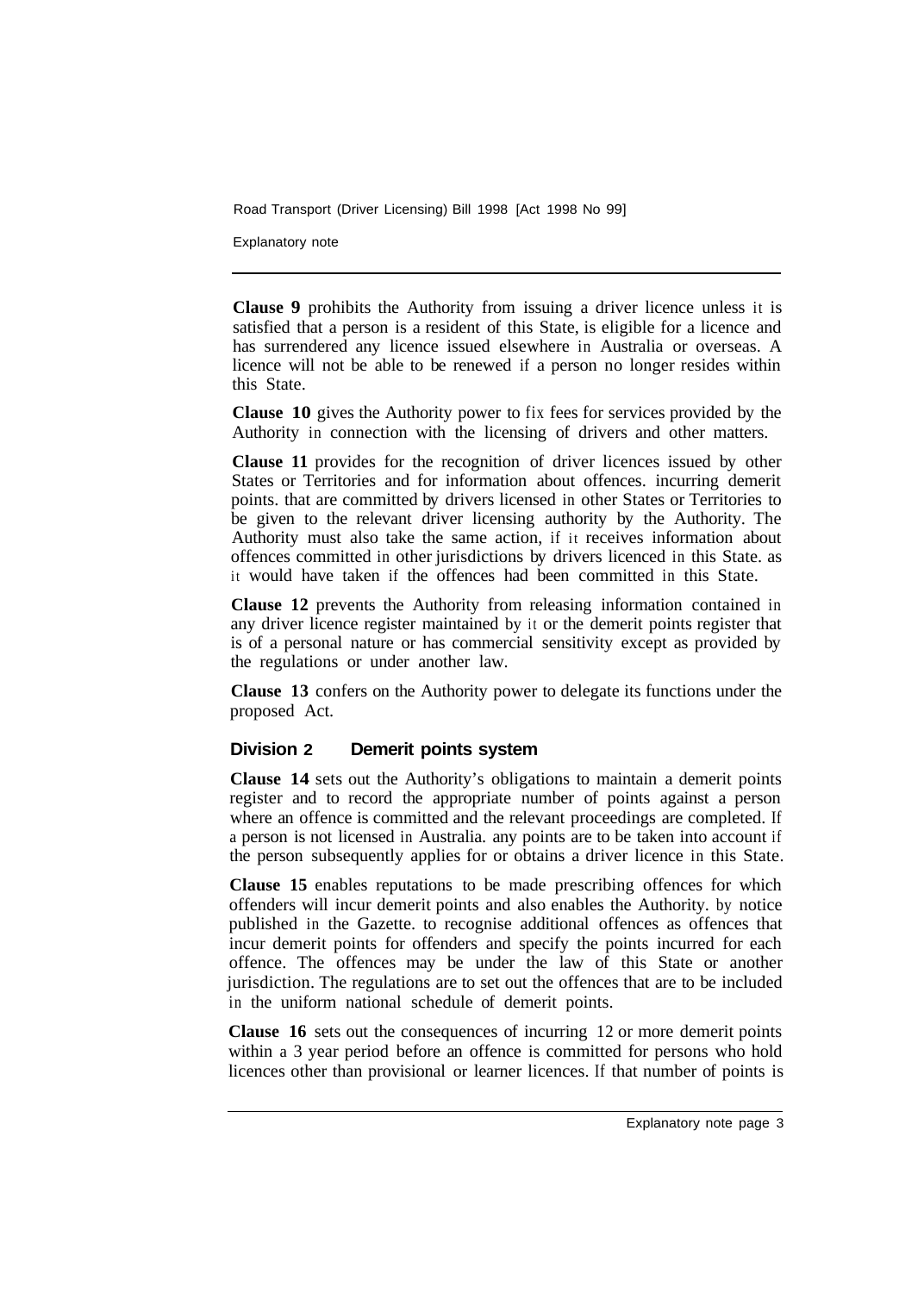Explanatory note

incurred, a notice of licence suspension for the period specified in the proposed section is issued by the Authority. A person who receives a notice may elect (within 21 days) to be of good behaviour for 12 months. If such an election is made, the suspension does not commence but will commence for twice the original period if the person incurs 2 or more demerit points during the good behaviour period. Demerit points incurred after a notice of suspension. and before suspension or the good behaviour period begins. will be taken into account from the end of the suspension period or the good behaviour period.

**Clause 17** enables the Authority to suspend or cancel a provisional licence if the holder of the licence incurs more than 4 demerit points and enables regulations to be made as to notices to be given. periods of suspension and circumstances when suspension will be imposed.

**Clause 18** provides that periods of suspension under the proposed Act will be in addition to periods of suspension imposed under other laws of this State and that any such other periods of suspension or of disqualification will not affect demerit points incurred under the proposed Act. It also provides that the Authority may decide not to provide an opportunity to show cause where a driver licence is suspended or cancelled under the proposed Division.

### **Division 3 Regulations**

**Clause 19** sets out the general regulation-making power under the proposed Act.

**Clause 20** sets out particular regulation-making powers relating to the proposed driver licensing system and the identification of licensed drivers. The powers relate to matters including the issue and refusal of driver licences. the renewal of driver licences. the periods driver licences are to be in force. the fixing of fees. the collection of licence fees, the refunds of fees. the classes of driver licences. the maintenance of the driver licence register and the demerit points resister. the form of driver licences and other matters.

**Clause 21** provides for the review of prescribed decisions under the proposed Act by the Administrative Decisions Tribunal.

### **Part 3 Offences**

**Clause 22** makes it an offence to obtain a driver licence by false statement or misrepresentation or other dishonest means or to possess. without lawful excuse. a driver licence obtained by such means. There will be a maximum penalty of 20 penalty units (\$2,200).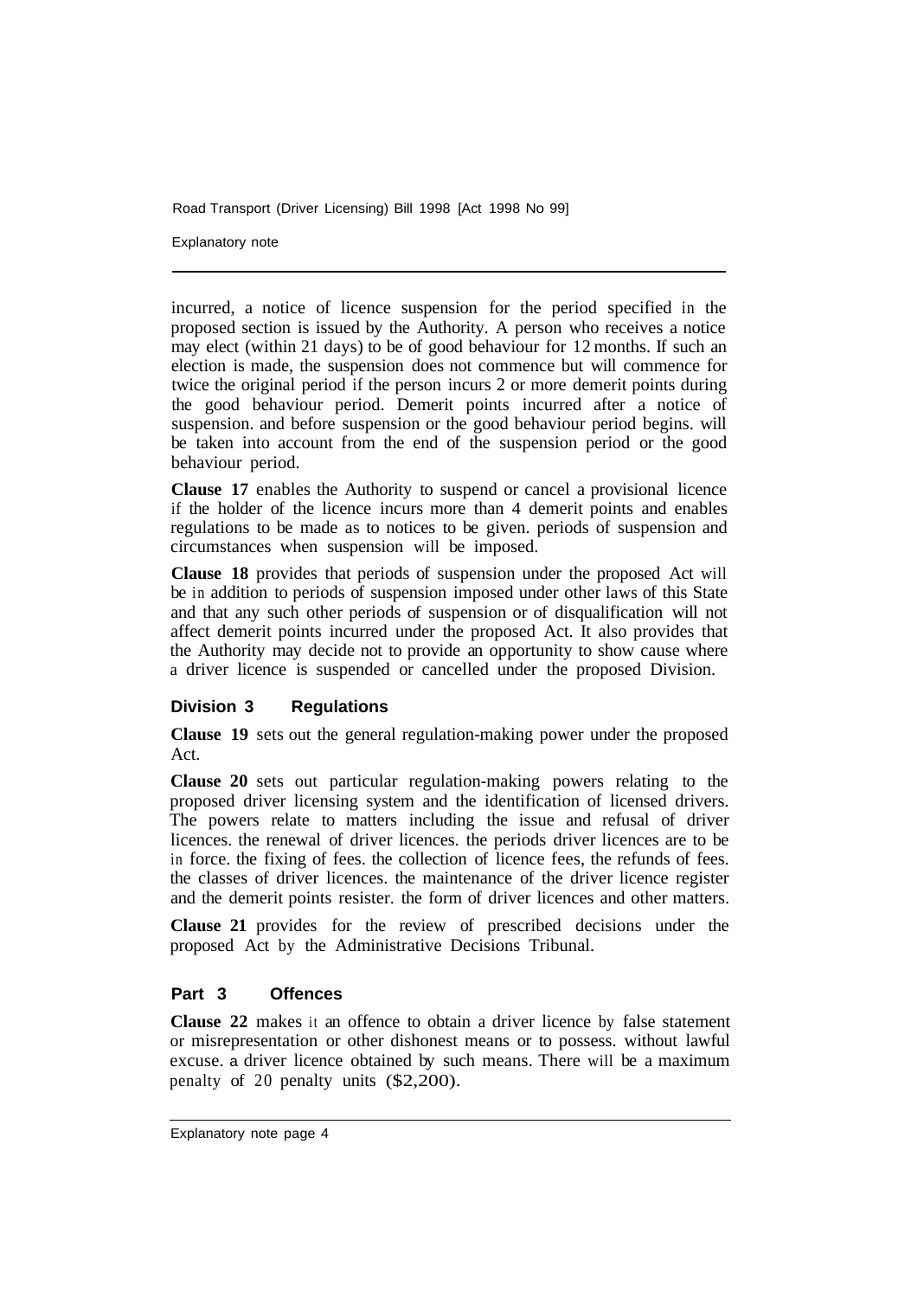Explanatory note

**Clause 23** makes it an offence to possess an Australian driver licence, or an article resembling an Australian driver licence. without lawful excuse. It also makes it an offence to alter a driver licence. or to produce a driver licence that is altered, in a way that is calculated to deceive, or to forge, or fraudulently use. alter or lend, a driver licence. There will be a maximum penalty of 20 penalty units (\$2.200).

**Clause 24** enables a police officer or other authorised person to seize a driver licence or article that is produced to the police officer or person if he or she reasonably suspects that it has been obtained in contravention of proposed section 22 or is unlawfully in the possession of the person who produced it. The proposed section also sets out the grounds on which a reasonable suspicion may be based. requires any seized licence to be forwarded to the Authority and provides for its disposal by the Authority.

**Clause 25** makes it an offence for a person to fail to produce his or her driver licence to a court. when requested to do so by the court. if charged with a breach of the proposed Act or regulations under the proposed Act. There will be a maximum penalty of 20 penalty units (\$2,200).

**Clause 26** provides for documents signed by the Authority and relating to matters on its records to be admitted as evidence in court proceedings. The proposed section also enables courts to admit as evidence documents issued under laws of other jurisdictions relating to driver licences. driving offences and demerit points.

**Clause 27** provides that proceedings for offences under the proposed Act are to be taken before a Local Court constituted by a Magistrate sitting alone.

## **Part 4 Miscellaneous**

**Clause 28** enables the Minister to make an order suspending the operation of the regulations or specified provisions of the regulations. Any such order must be consistent with provisions relating to application orders and emergency orders in the *National Road Transport Commission Act 1991* of the Commonwealth.

**Clause 29** enables the Minister to declare, by notice published in the Gazette. that the proposed Act and the regulations. or specified provisions of the proposed Act or the regulations, apply to specified areas or do not apply to specified roads or road related areas.

**Clause 30** enables the Minister to declare. by notice published in the Gazette. that the proposed Act and the regulations. or specified provisions of the proposed Act or the regulations. do not apply to a person or vehicle in 3 specified location or circumstance.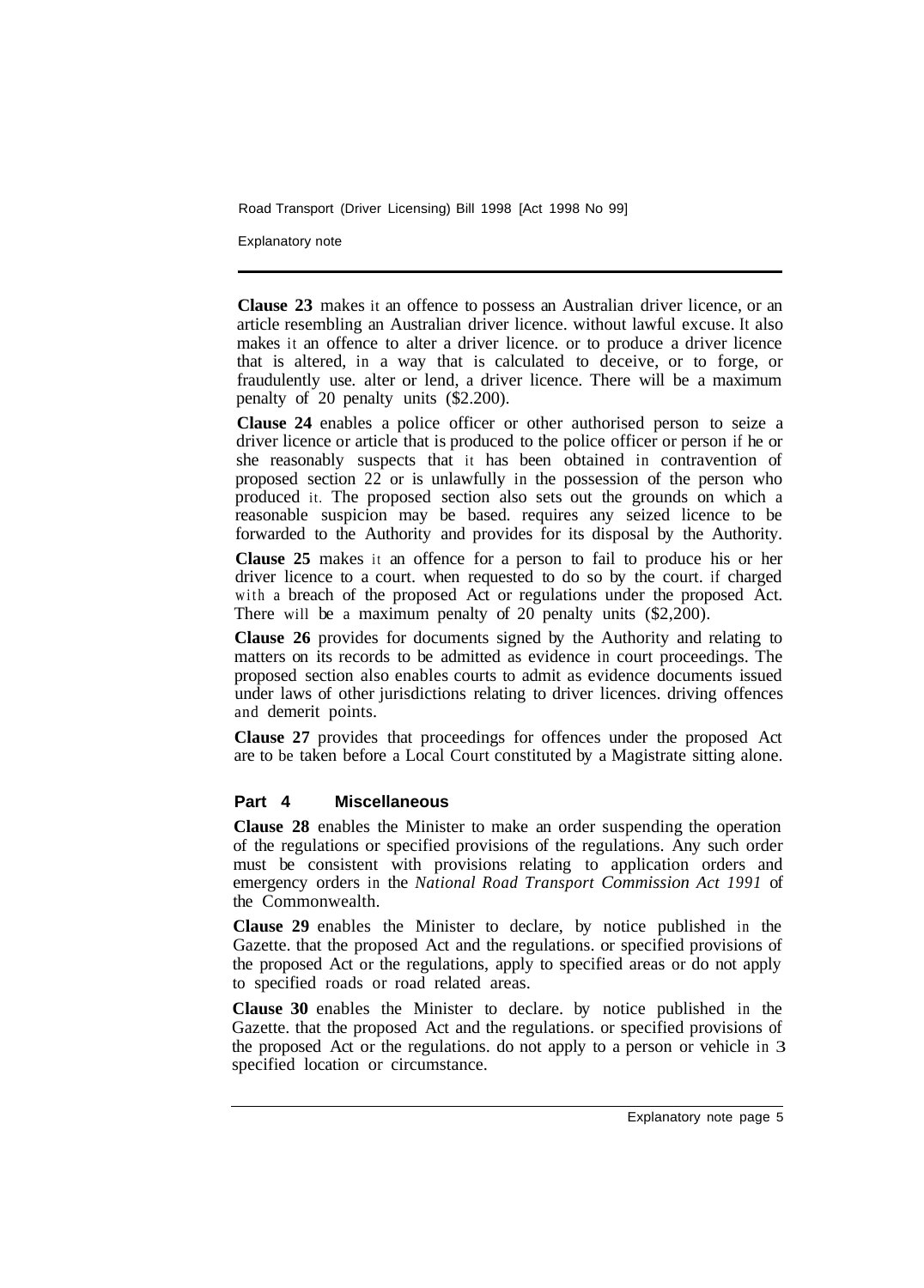Explanatory note

**Clause 31** indemnifies individuals from civil liability for acts or omissions done in good faith in the course of carrying out duties under the proposed Act or the regulations. It also indemnifies individuals from civil or criminal liability for carrying out a test or examination and. in good faith. expressing opinions to the Authority as a result of reporting information to the Authority disclosing that a person is or may be unfit to drive or that licensing a person to drive may be dangerous.

**Clause 32** provides for matters relating to requirements to be photographed for the purposes of a driver licence. It enables the Authority to refuse to issue or renew a driver licence if an applicant fails to attend to have a photograph taken or. in a case where it is impracticable to attend, fails to provide a photograph or sufficient evidence as to identity and residential address. The proposed section also contains restrictions on the use of photographs by the Authority and requires negatives to be destroyed following the issue of the relevant driver licence. It makes it an offence. with a maximum penalty of 20 penalty units. to reproduce the photographic likeness of a person depicted. or to be depicted. in a licence.

**Clause 33** enables the Authority to cancel a licence because of a speeding offence if a speeding offence is dealt with by way of penalty notice.

**Clause 33** enables the Authority to recover any unpaid fees payable under the proposed Act or regulations as a debt due to the Authority in a court of competent jurisdiction.

**Clause 35** provides that any driver licence register and the demerit points register may be kept in the form of. or as part of. one or more computer databases or in such other form as the Authority considers appropriate.

**Clause 36** is a formal provision giving effect to Schedules 1 and 2. which contain consequential amendments to Acts.

**Clause 37** is a formal provision giving effect to Schedule 3, which contains savings. transitional and other provisions consequent on the enactment of the proposed Act.

**Clause 38** provides for the review of the proposed Act *5* years after the date of assent to the proposed Act.

#### **Schedules**

**Schedule 1** contains consequential amendments to various Acts. In particular. it contains amendments to the *Traffic Act 1909* that remove provisions dealing with the licensing of drivers under that Act. and other related matters. that are dealt with in the proposed Act.

Explanatory note page 6